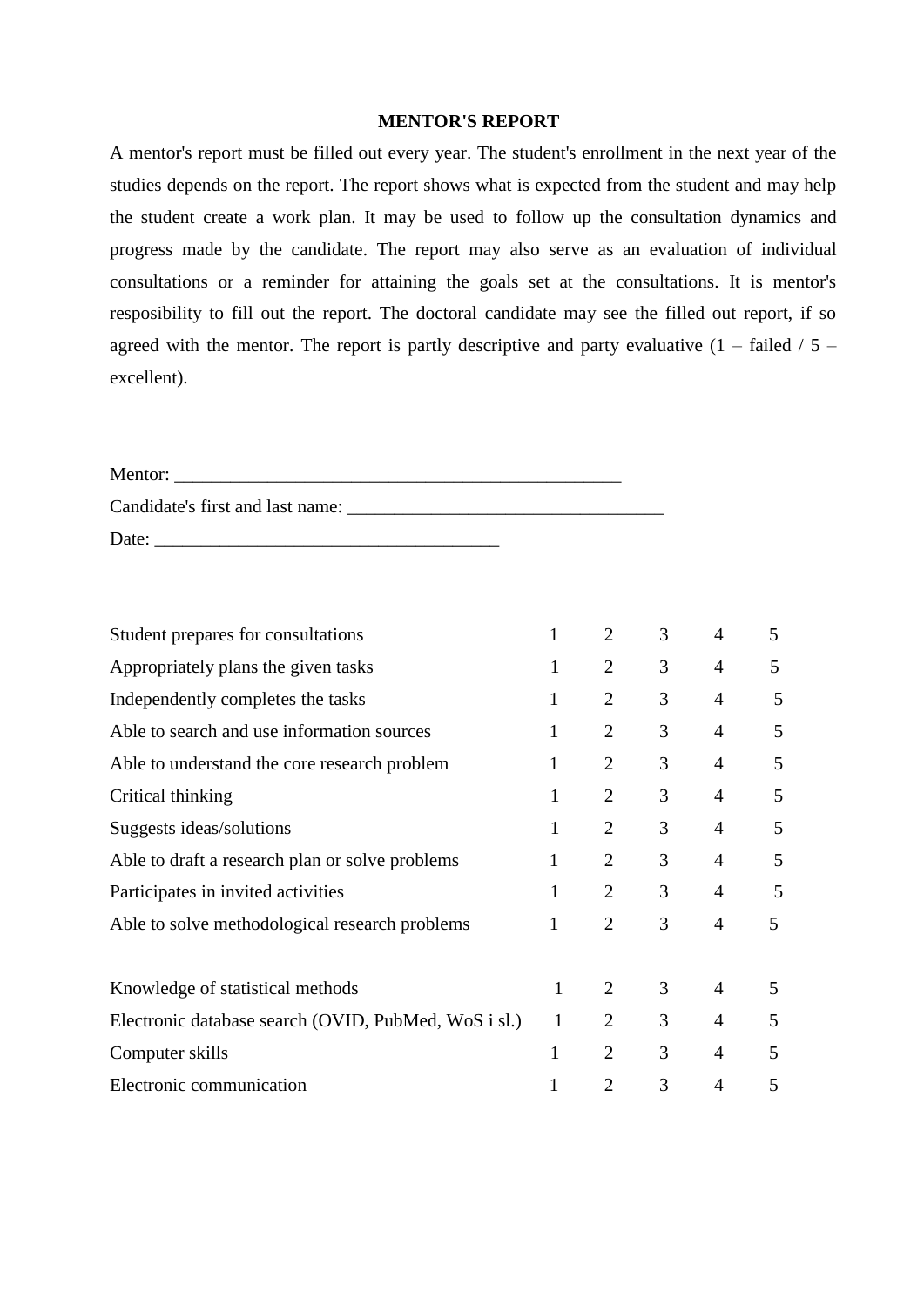| Attends additional training courses                          |      |     |
|--------------------------------------------------------------|------|-----|
| (workshops, summer schools, conferences)                     | YES. | NO. |
| If "YES", provide the title, place and time of the training: |      |     |

Participates in scientific meetings (lecturer) YES NO If "YES", provide the name, place and time of the meeting and the presentation title:

Involved in preparation of a scientifi work YES NO If "YES", describe the type of research and the candidate's role in the research by indicating the following:

- research concept and plan
- data collection
- data analysis and interpretation
- drafting a manuscript
- critical review of a manuscript
- statistical methods
- administrative / technical support
- other (describe)

| Establishes cooperation (contacts) with relevant researchers |     |     |
|--------------------------------------------------------------|-----|-----|
| locally and / or abroad                                      | YES | NO  |
| If "YES", please provide the relevant information:           |     |     |
| Awards for scientific work / research.                       | YES | NO. |

If "YES", please describe: